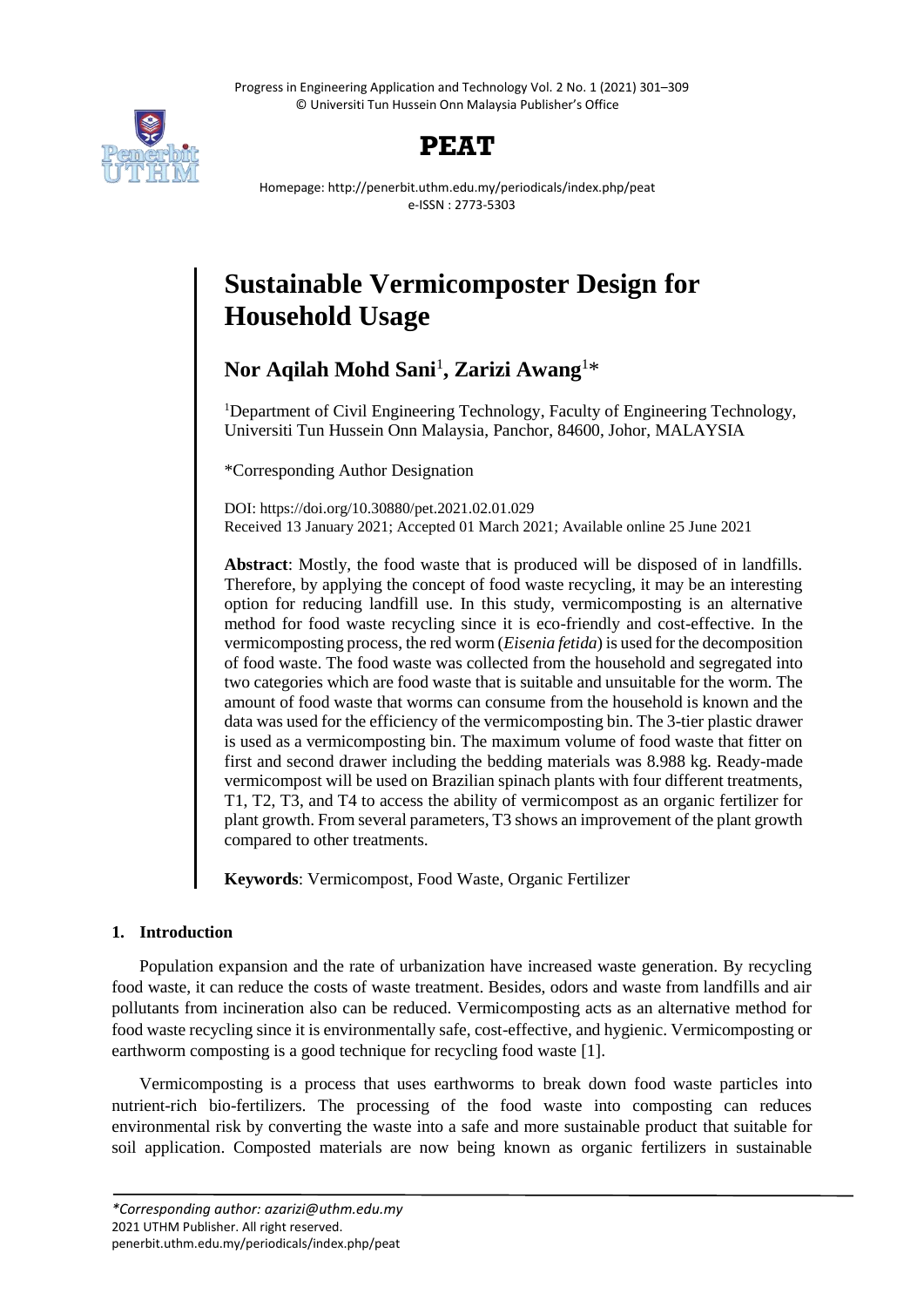agriculture. There has been a substantial increase in research on the effects of compost-like materials on soil properties and plant growth [2]

#### 1.1 Problem Statement

The increasing quantities of municipal solid waste (MSW) in developed and developing countries make it a major challenge to collect, recycle, and dispose of the volume of waste [3]. Landfilling, incineration, recycling, re-use, and source reduction are the current methods for solid waste management. Leachate management is a problematic issue which requires proper management and disposal in the landfill. Greenhouse gas emission related to the decomposition of solid waste in the landfill are also a concern. The land limitation and the importance of managing the waste are strong reasons to move away from landfills and shifts towards a more efficient waste management strategy [4].

Composting offers an alternative solution to handling solid waste. It is easy to conduct and safe to be used as organic fertilizer and soil conditioner [5]. Therefore, in this study, the vermicomposting process was selected for composting the organic waste generated from household as one of the waste management methods. The organic waste was collected from the study area that is located at Ground Level Blok 10, Flat Area Taman Alam Megah, Shah Alam, Selangor.

#### 1.2 Objective of the Study

This study aims to observe the potential of the red worm, *Eisenia fetida* in the sustainability of vermicomposting design for household usage. Therefore, the following objective is identified:

- i To characterize and analyze the food waste composition from the household.
- ii To determine the efficiency of vermicomposting bin design on waste decomposition using the red worm.
- iii To evaluate the effects of vermicompost on the growth of the plant.

#### **2. Materials and Methods**

#### 2.1 Food Waste Composition and Characterization

In this process, it consists of three main stages: 1) weighing the waste, 2) recording the data, and 3) analyzing the data. The food waste was separated into 2 categories, particularly, the food waste that is suitable and unsuitable for worms. All the sorted food waste from every category was weighed and the data were recorded in the standard form for analysis. The total weight of food generated at the household was calculated by mathematically using Eq. (1) as follows:

$$
T = Sf w + Uf w \quad Eq. 1
$$

where, *T*= Generated food waste (kg), *Sfw* = Suitable food waste for worm (kg), *Ufw* = Unsuitable food waste for worm (kg) [6]. The weights of the waste compositions were recorded on the classification spreadsheet and illustrated in terms of percentages (see Eq. 2). The percentage composition of each waste category was calculated as follows:

$$
Percentage composition (\%) = \frac{x}{T} \quad Eq. 2
$$

where,  $T=$  Total weight of generated food waste (kg),  $x=$  weight of each category of food waste (kg) [6]. The food waste was collected from the household for a certain duration to determine the waste generation rate- the quantity of waste generated per person per day (kg/capita/day). The rate of waste generation (rw) was obtained by measuring the total weight of food waste (kg) collected for a certain period and then using Eq. (3) as follows: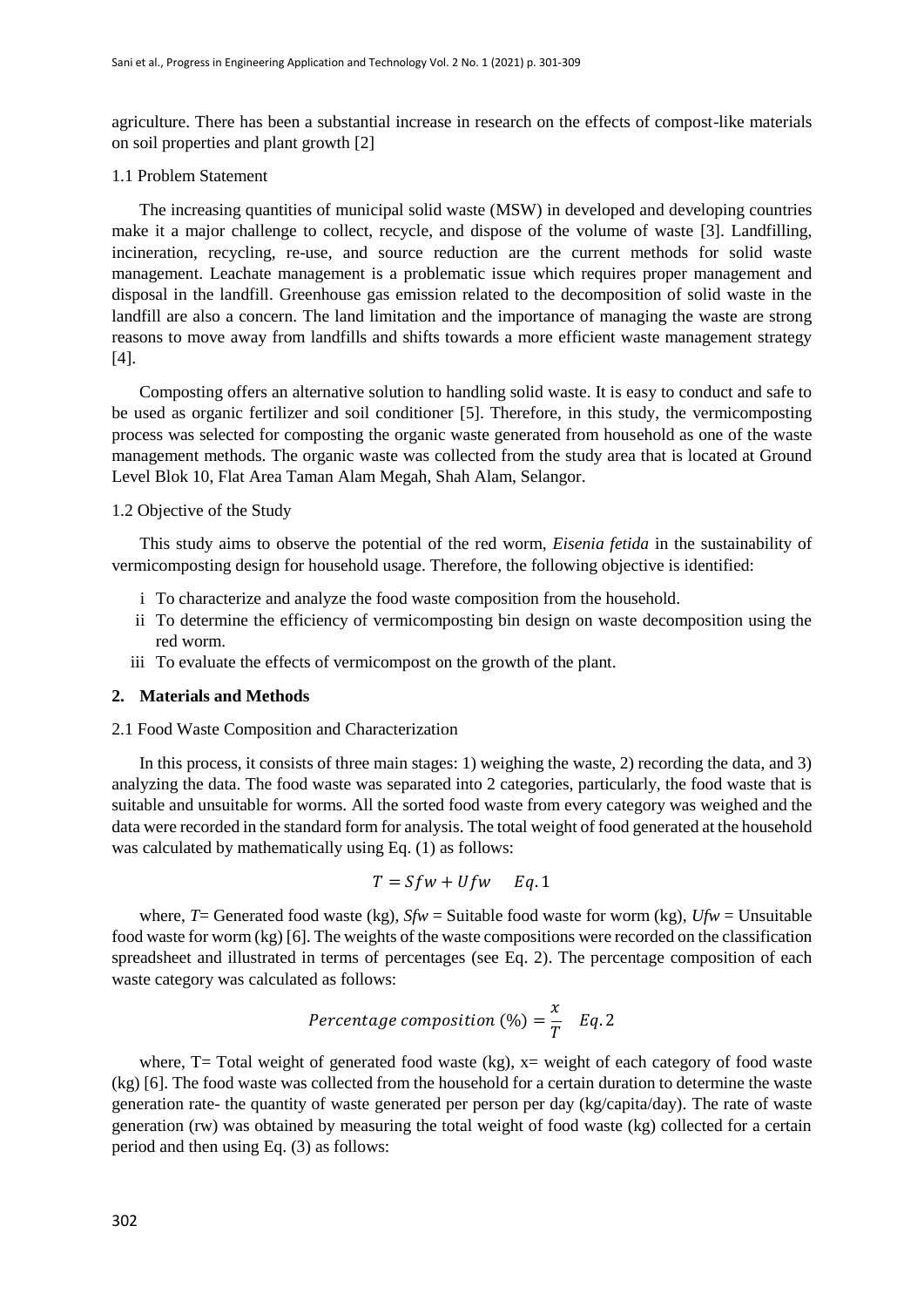$$
rw = \frac{T}{d(c)} \quad Eq. 3
$$

where, T= total food waste generated (kg),  $rw =$  rate of waste generation (kg/capita/day), d= number of days, c= number of persons [6]. The total of food waste that is suitable for worms was recorded to use in design the vermicompost bin.

#### 2.2 Design of Vermicomposting Bin

A recycled 3-tier plastic drawer has been chosen with the size of each drawer is 32.00 cm in length, 25.00 cm in width, and 15.00 cm in height. The closer drawer was used to prevent bad smell or odor. There are a few holes that drill at the bottom and the side of the bin to provide airflow for the vermicomposting process. The four wheels are installed on the vermicomposting bin base so that it can be rotated and easy to move.

#### 2.3 Vermicomposting Process

The process of vermicomposting was prepared on the second drawer of the vermicomposting bin (Figure 1). The third drawer at the bottom was used to collect the vermiwash. All bedding materials will be moisture first before it is used in the vermicomposter process. The food waste is cut into smaller pieces. The vermicomposter will be spray with water once or twice a week to control the moisture content. The food waste will be added every day until the drawer achieved its maximum volume of waste. The time taken for the vermicompost process depends on the worm's ability to decompose food waste.



**Figure 1: The process of vermicompost**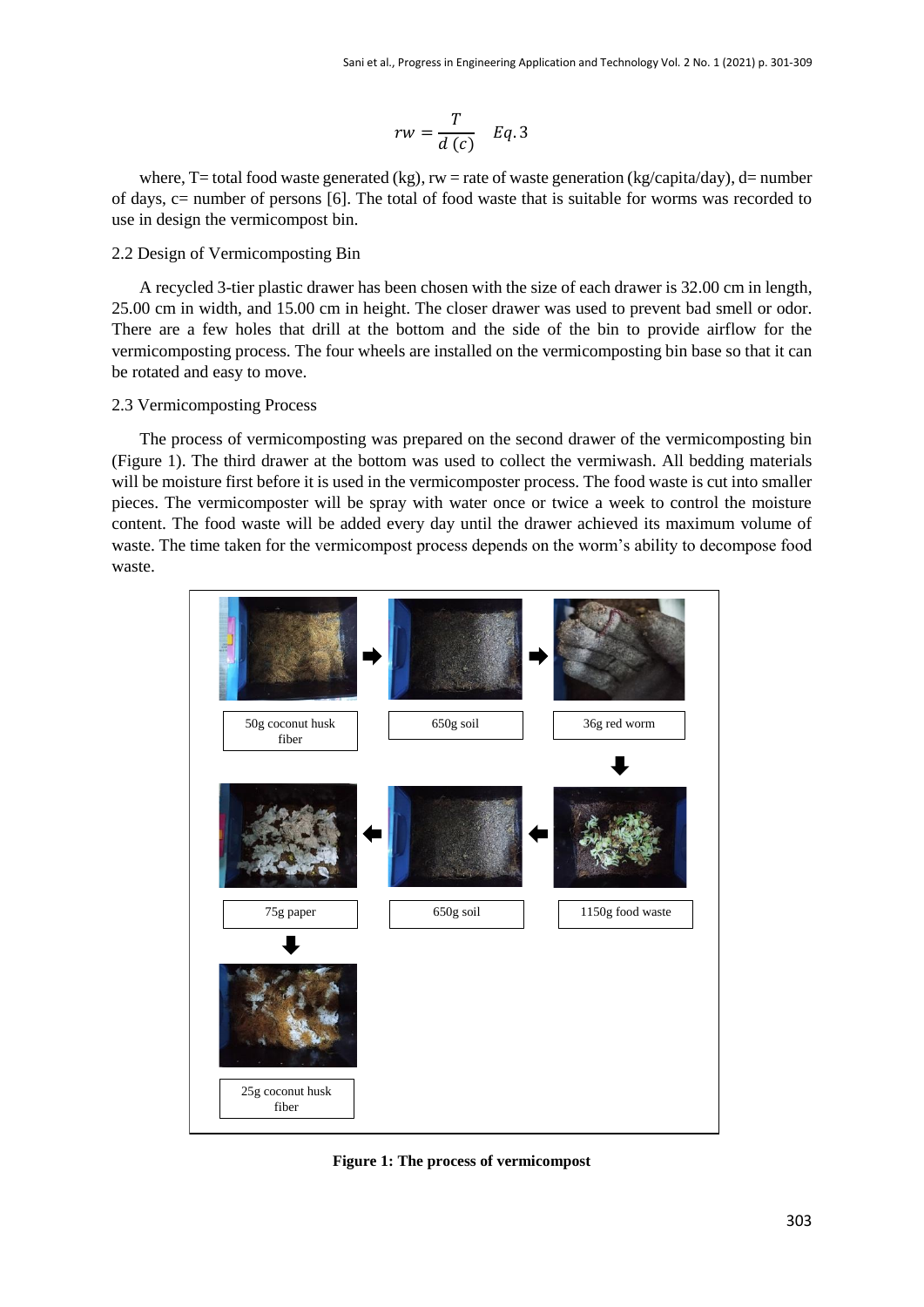#### 2.4 The Application of Vermicompost on the Plant Growth

The final product from the vermicomposting process was used as organic fertilizer for plant growth. The Brazilian spinach (*Alternanthera sissoo*) was used to observe the effect of vermicomposting on plant growth with different treatment based on Table 1. The height of the plant (cm), number of leaves, number of branches, and length of leaves (cm) are measured in this study.

| <b>Treatment Number</b> | Treatment                       | Number of saplings |
|-------------------------|---------------------------------|--------------------|
|                         | 600g soil (Control)             | 1 sapling          |
| T2                      | 10% vermicompost + $600g$ soil  | 1 sapling          |
| T3                      | $20\%$ vermicompost + 600g soil | 1 sapling          |
| T4                      | $30\%$ vermicompost + 600g soil | l sapling          |

|  |  |  | Table 1: The different treatment of plant growth |  |  |  |
|--|--|--|--------------------------------------------------|--|--|--|
|--|--|--|--------------------------------------------------|--|--|--|

#### **3. Results and Discussion**

#### 3.1 Food Waste Characterize and Composition from the Household

The food waste was collected for 14 days because it is the maximum volume of food waste that fits into the second drawer since day 1 vermicompost process takes place. A total of 6.245 kg of food waste was generated over 14 days. The amount of food waste from a household that suitable for worms was 3.025 kg while food waste that is not suitable for worms was 3.221 kg. The percentage composition of food waste that worms can consume is 48.40 %, meanwhile, 51.60 % is food waste that worms cannot consume from the household. Figure 2 shows the fraction pie chart of the percentage composition of the food waste that suitable for worms. The highest food waste produced by the house is vegetable scraps which are 48.00 %. The percentage composition of the food waste that is not suitable for worms is illustrated in figure 3. Starchy foods contributed to the highest percentage composition of food waste which is 35.00 %, followed by meat and bone, citrus fruit, processed foods, and allium vegetable with percentages of 22.00 %, 19.00 %, 16.00 %, and 8.00 % respectively.



**Figure 2: The percentage composition of the food waste that is suitable for worms**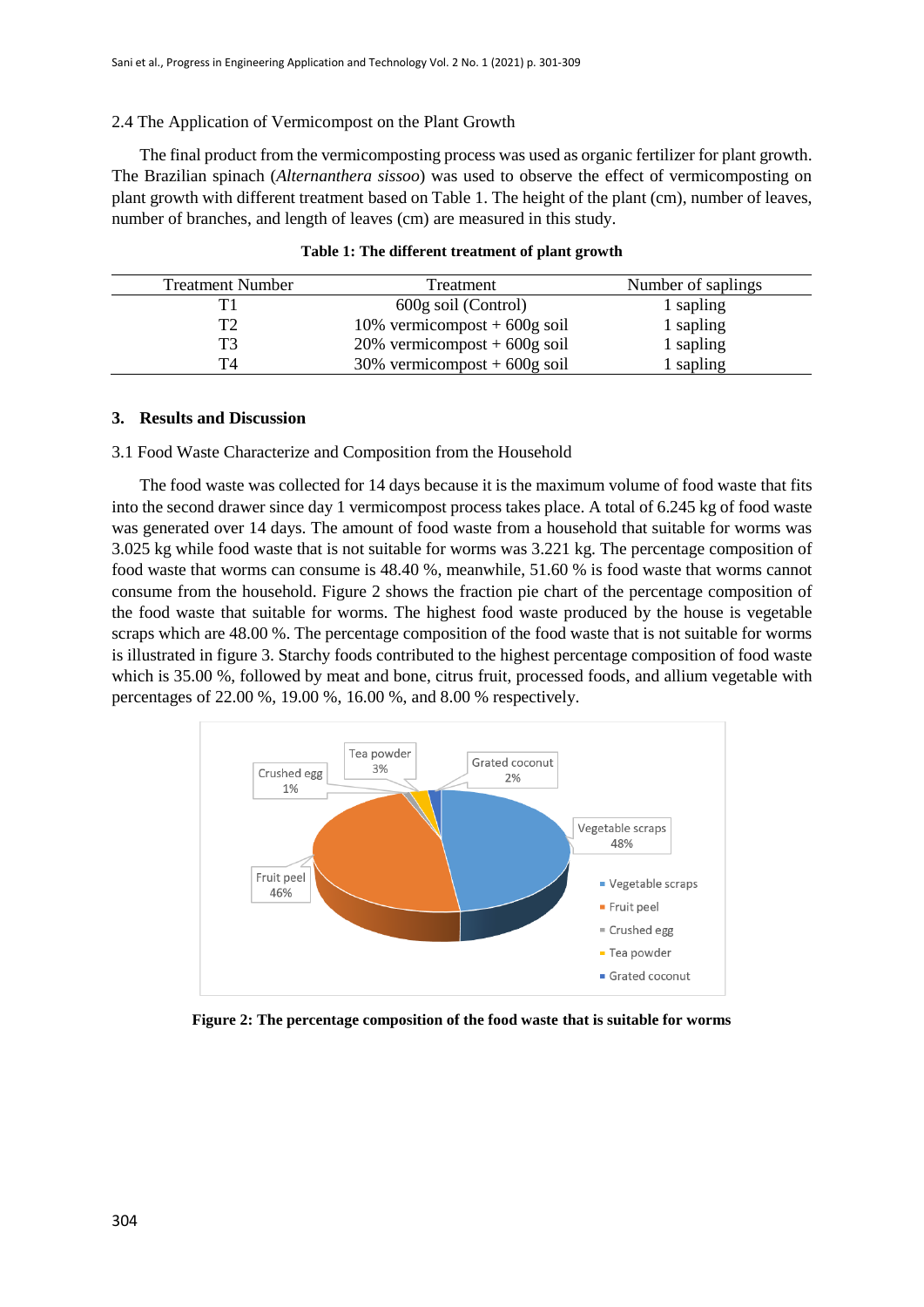

**Figure 3: The composition of food waste that is not suitable for worms**

3.3 The Efficiency of Vermicomposting Bin Design on Waste Decomposition using the Red Worm

The vermicomposting bin has a size for each drawer 25.00 cm in length, 32.00 cm in width, and 15.00 cm in height with a total storage volume, 12000 cm<sup>3</sup>. From the collection of food waste, 3.025 kg are fitted into the second drawer with the bedding material (1.471 kg) that has been mixed with food waste since day 1. It shows that the size drawer can accommodate a total waste of approximately 4.496 kg in each drawer for 14-day food waste collection. The time taken to produce vermicompost from 4.496 kg of total waste in the drawer is 42 days. 36 g of red worms is used for initial weight and 64 g of the final weight of worm. The vermicomposting process takes 42 days because it is the time it takes for the worms to decompose all the food waste in the vermicomposting bin. From the study, the amount of food waste generated from household, approximately 0.216 kg/day.

By using a two-drawer, which is the first and second drawer, approximately 8.988kg of total waste can accommodate in the bin with the food waste collection for 28 days. Approximately, 12.49 kg of food waste will be generated from the household. Therefore, the percentage reduction of food waste from the household by using the vermicomposting process is 48.40 % of the total food waste generated. The efficiency of vermicomposting bin design on waste decomposition using red worm is 72.00 %. It is from the data total generated food waste and the capacity of the vermicomposting bin that can accommodate total waste for 28 days.

Besides, the vermicompost process takes 42 days which is approximately 13.48 kg of total waste will be produced throughout the process of decomposing food waste for 42 days. However, the capacity of the bin can only accommodate 8.988 kg of waste for 28 days. So, there is a balance of 4.49 kg that can not be treated after 28 days using 2 drawers and it needs an additional drawer. Therefore, this design of the vermicomposting bin has a limitation of the capacity of the bin for 42 days. Figure 4 (a) shows the red worm the vermicompost. The vermicompost has a deep blackish brown color and has a slightly moist texture (Figure 4 (b)). The three-dimensional (3D) with the side view of the vermicomposting bin using SketchUp is shown in Figure 5. The first and second drawer is used for the collection of food waste and vermicomposting process. Meanwhile, the third drawer is used as vermiwash to collect the leachate that is produced during the vermicomposting process.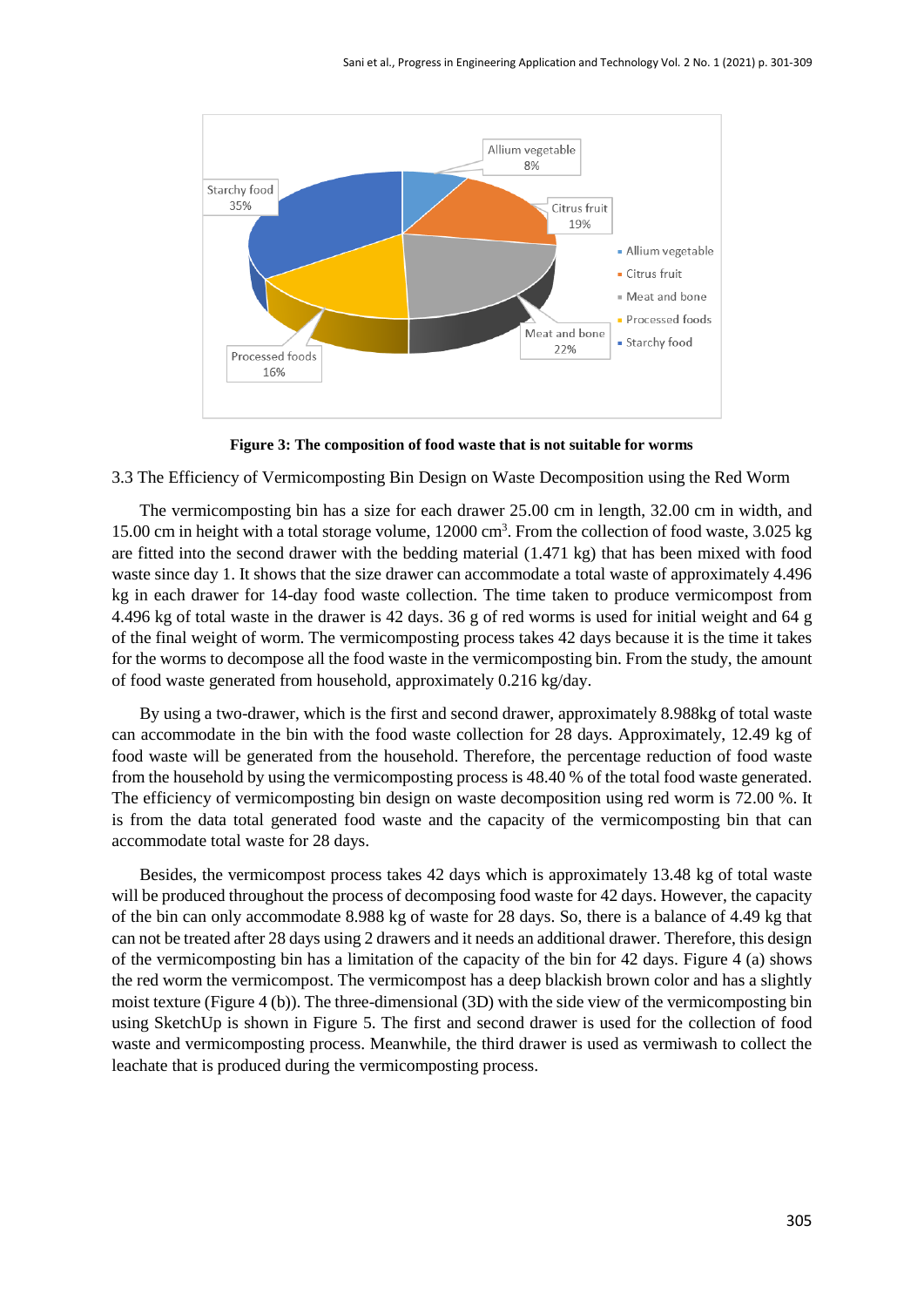

**Figure 4: a) The red worm in the vermicompost; b) The vermicompost**





3.4 The Effects of Vermicompost on the Growth of the Plant

The mean data for the growth of Brazilian spinach for 30 days from each treatment (T1, T2, T3, and T4) is shown in Table 2. Figure 6 shows the growth of Brazilian spinach for 30 days.

| Treatment | Mean            |                  |           |                  |  |  |  |
|-----------|-----------------|------------------|-----------|------------------|--|--|--|
|           | Height of plant | Number of leaves | Number of | Length of leaves |  |  |  |
|           | (cm)            |                  | branches  | (cm)             |  |  |  |
|           | 24.68           | 13.50            | 12.50     | 1.83             |  |  |  |
| T2        | 25.58           | 20.17            | 16.33     | 2.16             |  |  |  |
| T3        | 26.18           | 20.83            | 18.00     | 2.20             |  |  |  |
| T4        | 24.93           | 14.00            | 12.33     | 2.11             |  |  |  |

**Table 2: The mean data for Brazilian spinach for different parameter and treatments**



**Figure 6: The growth of Brazilian spinach for 30 days**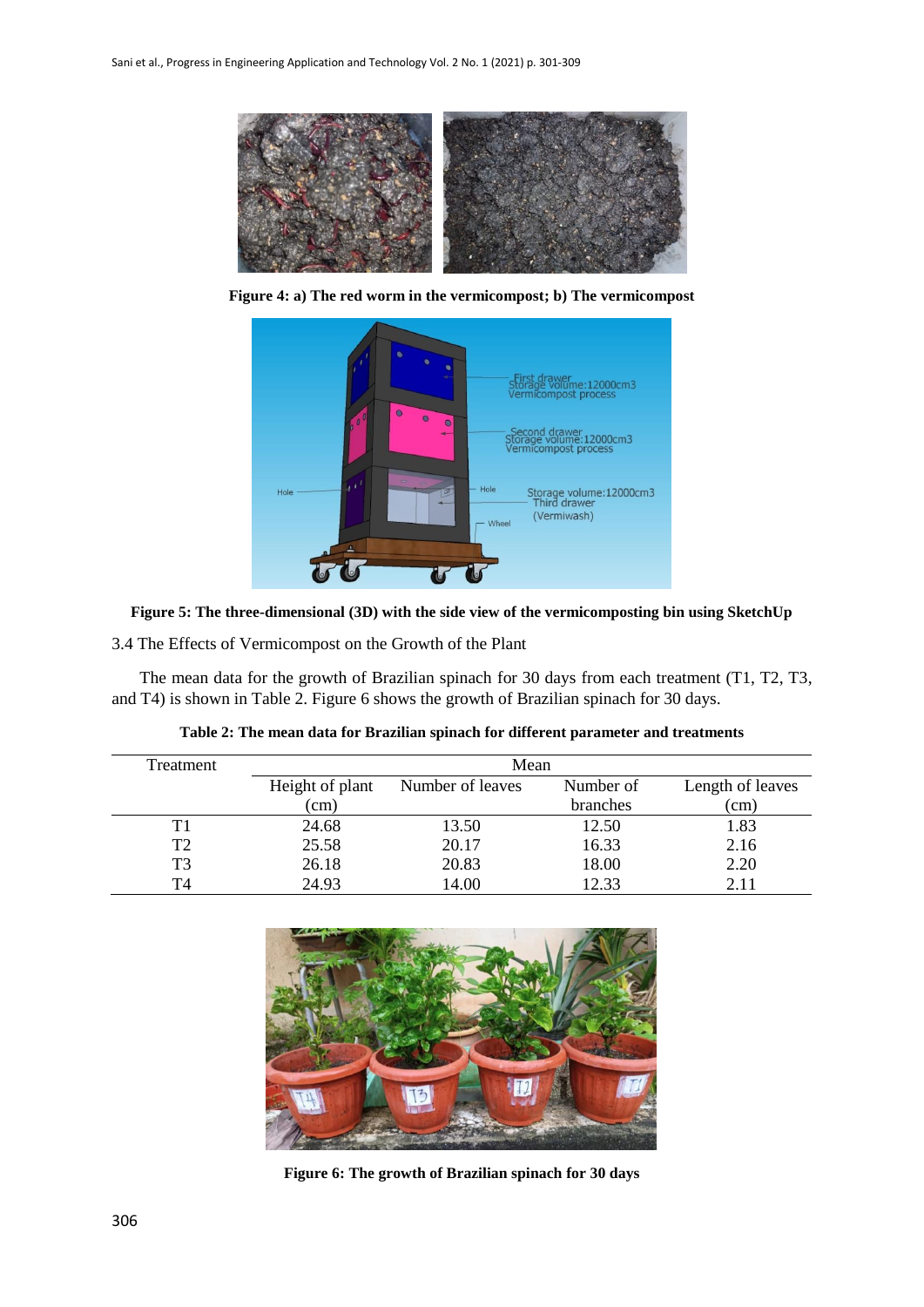

## 3.4.1 The Height of Plant (cm)



Refer to Figure 7, treatment 3 (T3) showed the highest height (26.18 cm), compared to the other three treatments which are 24.68 cm for T1, 25.58 cm for T2, and 24.93 cm for T4. The poorest growth in height was shown by controlled treatment, T1. According to [7], plant growth and development is due to the presence in vermicompost of humic acids and micro and macronutrients.



## 3.4.2 Number of Leaves

**Figure 8: The bar graph mean of the number of leaves**

Treatment 3 (T3) showed the highest mean performance of 20.83 leaves in the number of leaves in figure 8. T1 has 13.5 mean number of leaves followed by T2, 20.17 leaves, and 14.00 leaves for T4. The vermicompost affects plant growth and encourages the length and number of leaves. It is indicating the relation between the biological effects of vermicompost and the microbial metabolites that affect plant growth and development [8].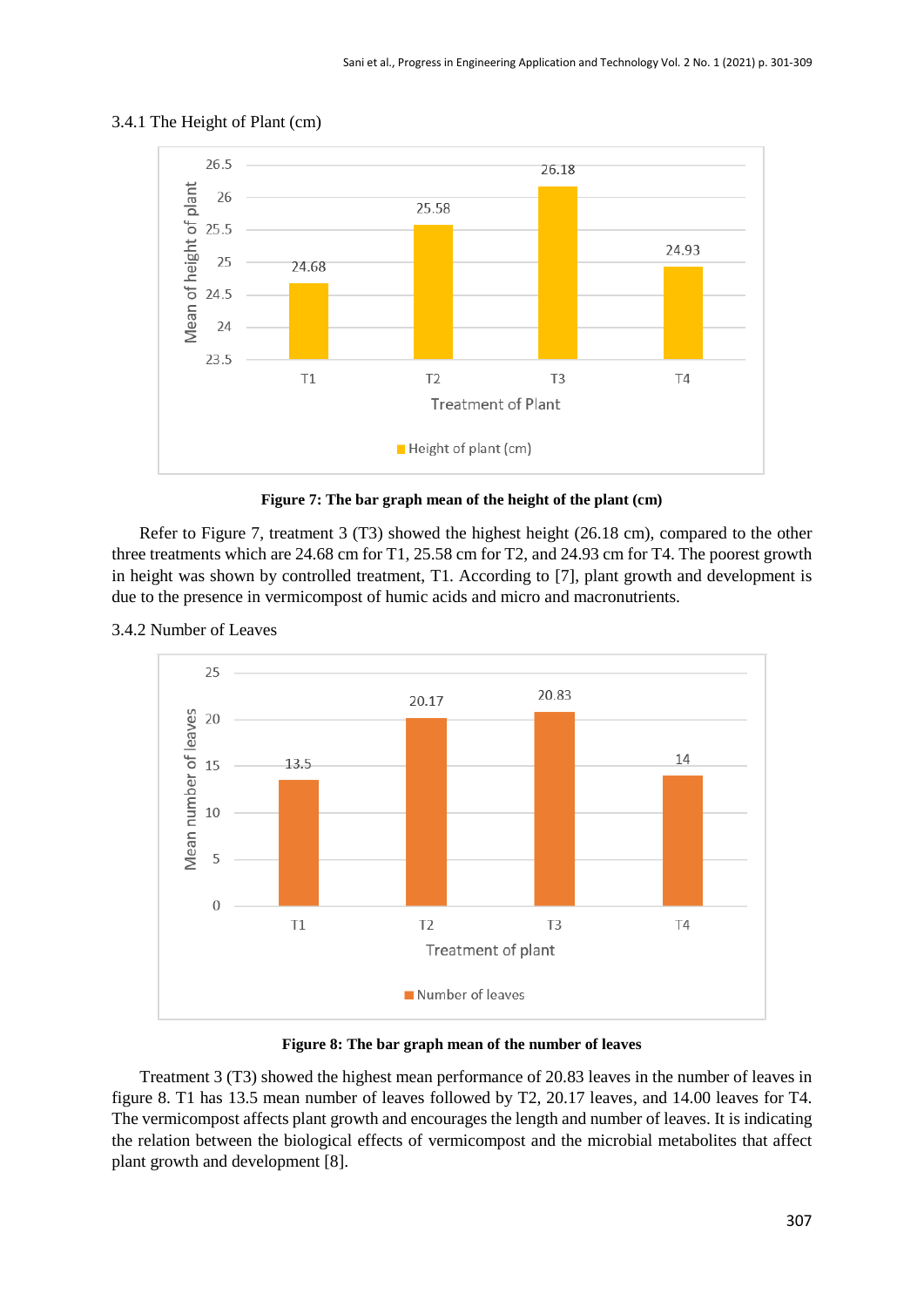### 3.4.3 Number of Branches



**Figure 9: The bar graph mean of the number of branches**

Figure 9 shows T3 has the highest mean for the number of branches (18.00 branches). T1, T2, and T4 showed values of 12.50, 16.33, and 12.33 mean values for the number of branches. T4 significantly shows the lowest mean of the number of branches compared to the other treatment. This shows that the high proportion of vermicompost can affect the growth of branches of the plant.

#### 3.4.4 Length of leaves (cm)



**Figure 10: The bar graph mean length of leaves**

The highest performance of length was shown by T3, which is 2.20 cm compared to the T1, T2, and T4 which is 1.83 cm, 2.16 cm, and 2.11 cm in figure 10. T1 shows the lowest mean length of leaves compared to T2, T3, and T4. The application of vermicompost has been shown to maximize the length of Brazilian spinach leaves. Vermicompost contains many nutrients and acts as a fertilizer that works efficiently.

## **4. Conclusion**

The vermicomposting provide a solution to reduce the use of chemical fertilizers with the use of organic fertilizers that are safer for humans and the environment. It can decrease the quantity of food